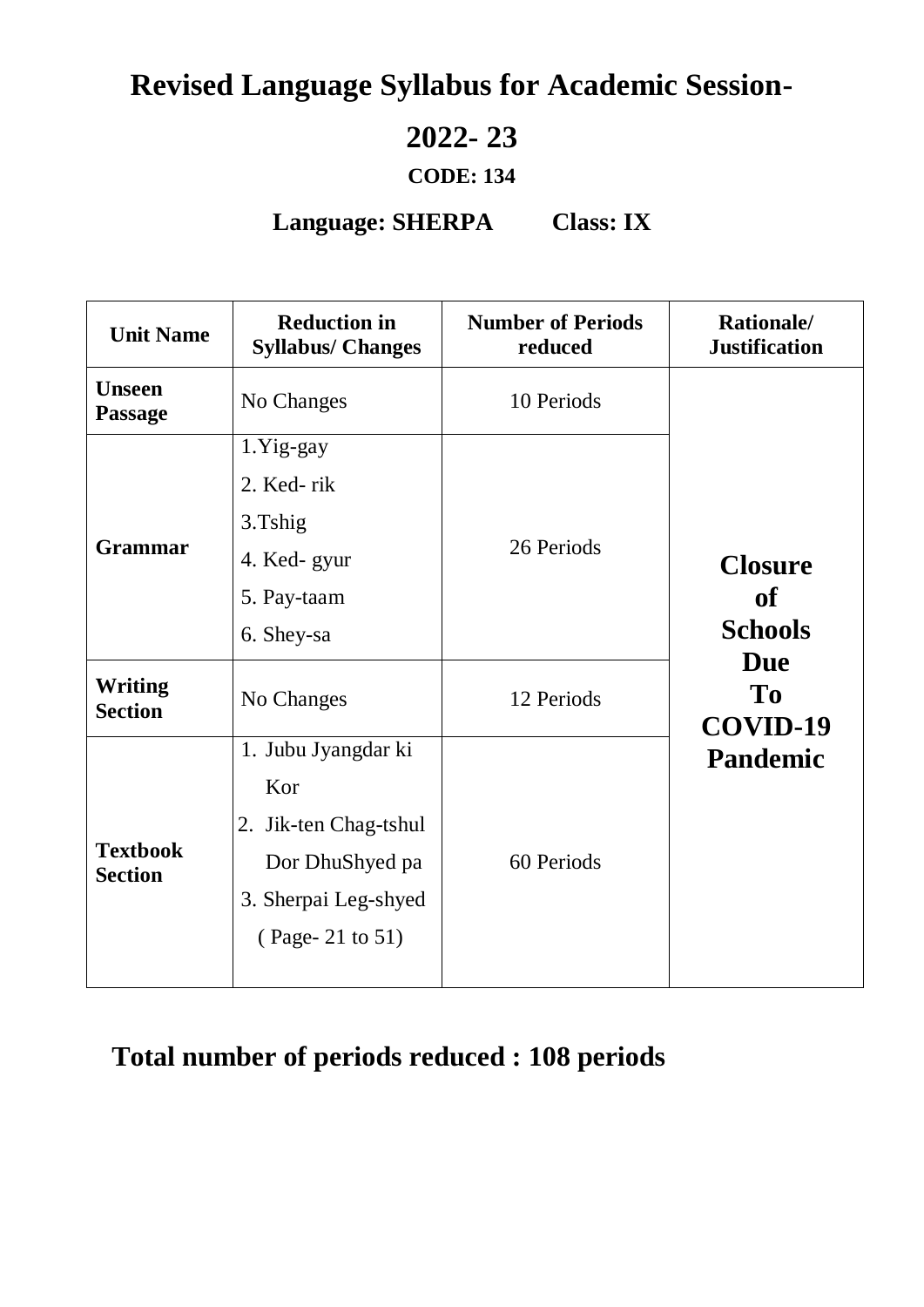#### SHERPA (CODE: 134)

#### SYLLABUS

#### CLASS X (2022-2023)

Time allowed: 3 hours Max. Marks: 80

\*Paper will be of two (2) parts i.e. part A and part B. Part A will be of fifty percent weight age i.e. 40 marks.

\*Part A will have all MCQs as it will have 33 percent in equal difficulty questions.

\*Part A therefore will have 46 1 marker MCQs.

\*Part B will be of Descriptive type and have a weight age of fifty percent i.e. 40 marks.

\*Part B will have Very Short Answer, Short Answer, Long Answer and Essay Type Question with a choice of 33 percentage.

| Part A           |                                                      |             |       |  |  |
|------------------|------------------------------------------------------|-------------|-------|--|--|
| Section          | Description                                          |             | Total |  |  |
|                  |                                                      | Questions   | Marks |  |  |
| A-Unseen         | Four Unseen paragraph of around 200 words out of     | $2(1X5)=10$ | 10    |  |  |
| Comprension      | which only two needs to be attempted.                |             |       |  |  |
|                  | Five MCQs based on understanding, reasoning          |             |       |  |  |
|                  | analysis and Higher order thinking skills on each    |             |       |  |  |
|                  | paragraphs will be asked. Any two paragraphs will    |             |       |  |  |
|                  | attempted.                                           |             |       |  |  |
| <b>B-Grammar</b> | (1) Threh Jyen-wang Chen Gyed.                       | 1X16=16     | 16    |  |  |
| (Sumtag)         | (2) Nam-Yeh Gyed.                                    |             |       |  |  |
|                  | (4) Threh Rang-wang Chen Truk.                       |             |       |  |  |
|                  | (5) Pay Tan.                                         |             |       |  |  |
| C-Main           | Seen comprehension                                   | 1X10=10     | 10    |  |  |
| Course Book      | Prose: Chogyal Nyanan Met Ki namthar 5 MCQs On       |             |       |  |  |
|                  | seen paragraph 100-150 words.                        |             |       |  |  |
|                  | Poetry: Sherpai Leg-Shyed. (Tsig - ched Page no: 37- |             |       |  |  |
|                  | 50) MCQs on it to test, evaluation, understanding of |             |       |  |  |
|                  | style central idea, tone, theme etc. Students may be |             |       |  |  |
|                  | asked to identify various literary and<br>poetic     |             |       |  |  |
|                  | elements.                                            |             |       |  |  |
|                  |                                                      |             |       |  |  |
|                  | Four MCQs based on above skills from various         | $1X4=4$     | 4     |  |  |
|                  | chapters.                                            |             |       |  |  |
| Total            |                                                      |             | 40    |  |  |